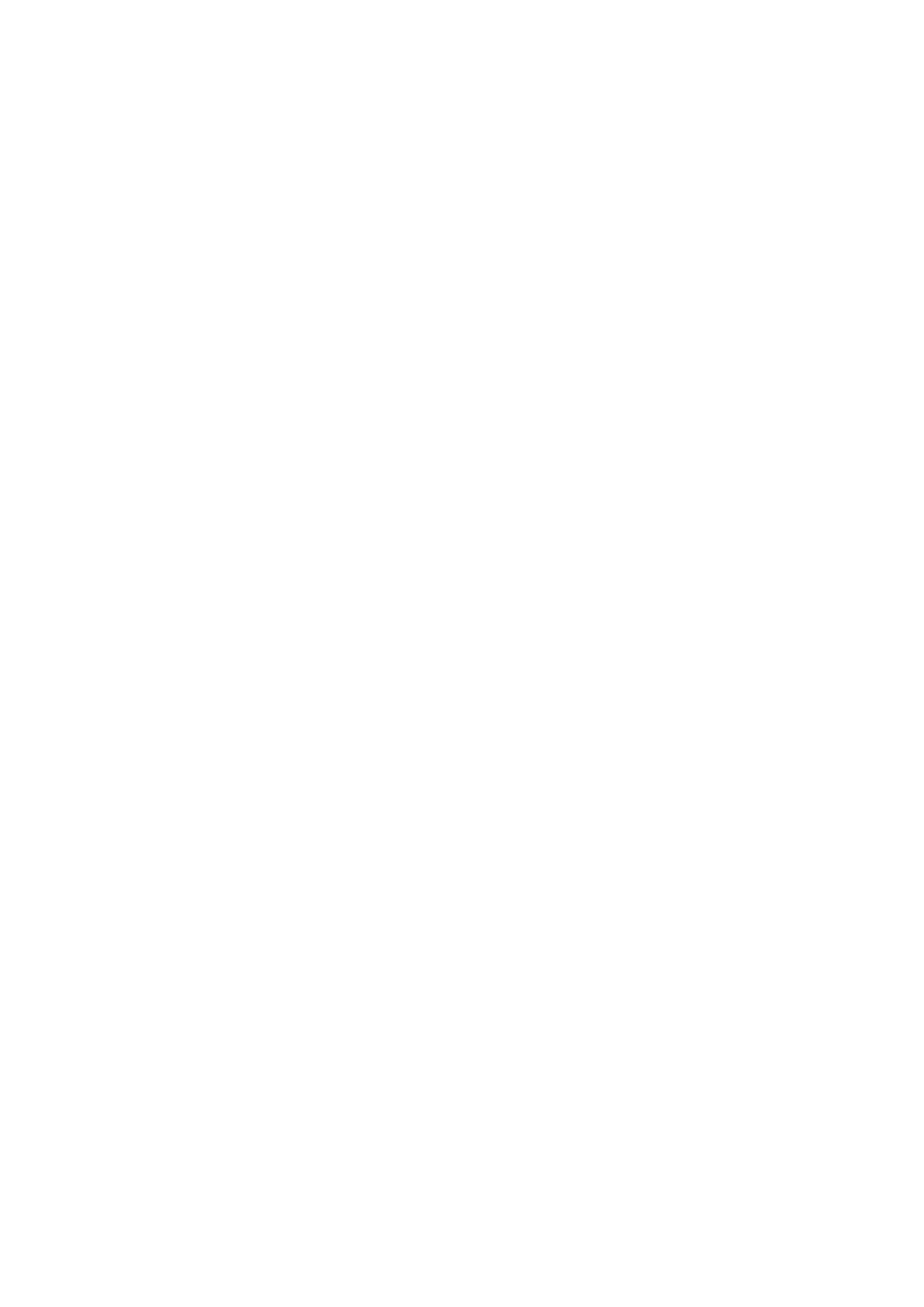# *Welcome to worship today*

#### The Lord be with you **And also with you**

Living God, we bring you our 'hosannas' – for you are an almighty God. We bring you our 'alleluias' for you are a wonderful God. We bring you our dreams – for you are a faithful God. We bring you our discipleship for you are an encouraging God. We bring you our hearts – for you are a loving God in whom we can trust. **Amen.**

#### *Hymn*

#### *We remain standing*

### Hosanna to the Son of David. **Blessed is he who comes in the name of the Lord.**

Behold your king comes to you, O Zion, meek and lowly, sitting upon an ass. Ride on in the cause of truth and for the sake of justice. Your throne is the throne of God, it endures for ever; and the sceptre of your kingdom is a righteous sceptre. You have loved righteousness and hated evil. Therefore God, your God, has anointed you with the oil of gladness above your fellows.

# Hosanna to the Son of David. **Blessed is he who comes in the name of the Lord.**

Dear brothers and sisters in Christ, during Lent we have been preparing by works of love and self- sacrifice for the celebration of our Lord's death and resurrection. Today we come together to begin this solemn celebration in union with the Church throughout the world. Christ enters his own city to complete his work as our Saviour, to suffer, to die, and to rise again. Let us go with him in faith and love, so that, united with him in his sufferings, we may share his risen life.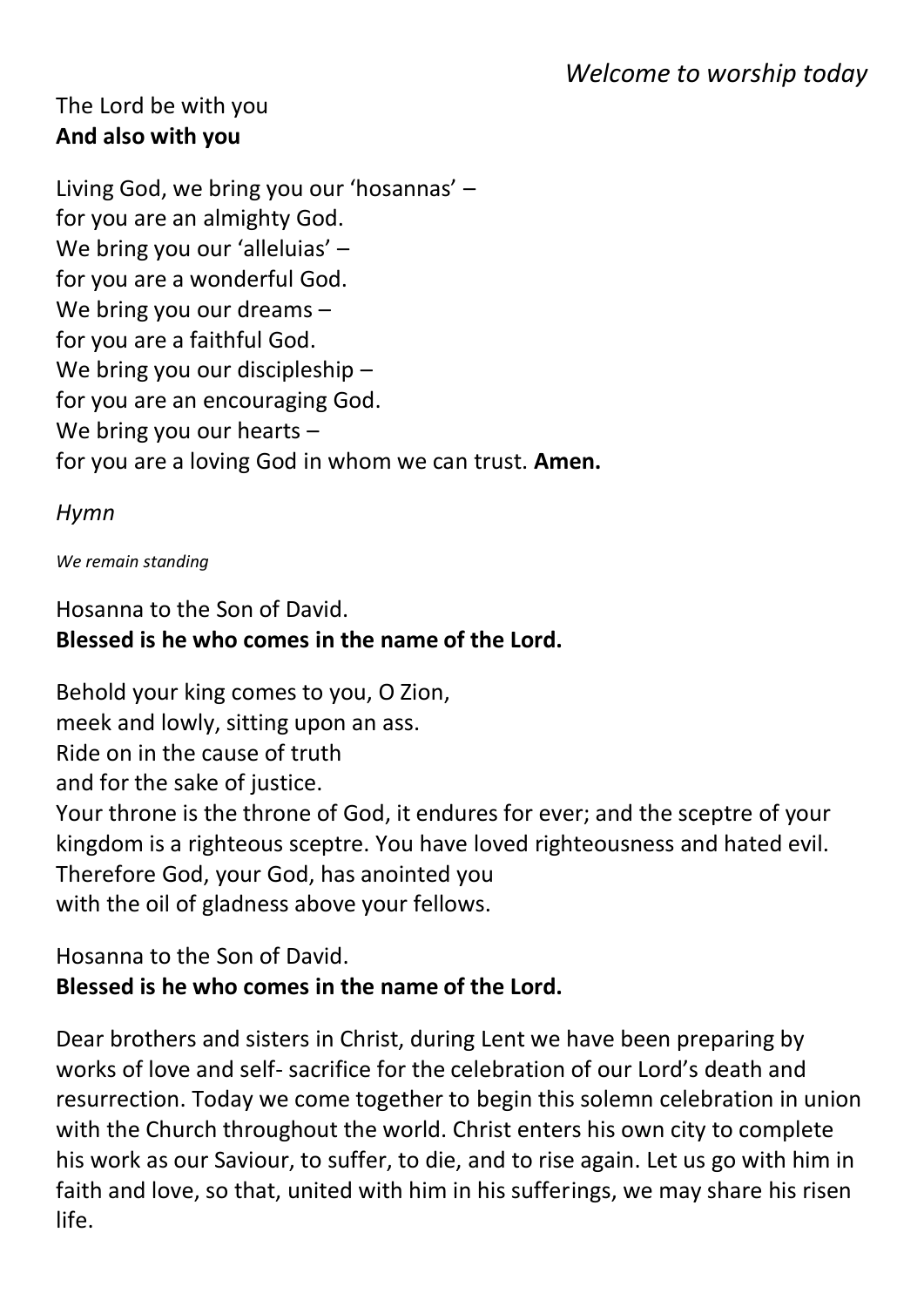#### *The people hold up palms or branches while this prayer is said by the president*

God our Saviour, whose Son Jesus Christ entered Jerusalem as Messiah to suffer and to die; let these palms be for us signs of his victory and grant that we who bear them in his name may ever hail him as our King, and follow him in the way that leads to eternal life; who is alive and reigns with you, in the unity of the Holy Spirit, one God, now and for ever. **Amen.**

# Hosanna to the Son of David. **Blessed is he who comes in the name of the Lord. Hosanna in the highest.**

*The Palm Gospel* 

Hear the Gospel of our Lord Jesus Christ according to Mark **Glory to you, O Lord**

When they were approaching Jerusalem, at Bethphage and Bethany, near the Mount of Olives, Jesus sent two of his disciples and said to them, 'Go into the village ahead of you, and immediately as you enter it, you will find tied there a colt that has never been ridden; untie it and bring it. If anyone says to you, "Why are you doing this?" just say this, "The Lord needs it and will send it back here immediately."' They went away and found a colt tied near a door, outside in the street. As they were untying it, some of the bystanders said to them, 'What are you doing, untying the colt?' They told them what Jesus had said; and they allowed them to take it. Then they brought the colt to Jesus and threw their cloaks on it; and he sat on it. Many people spread their cloaks on the road, and others spread leafy branches that they had cut in the fields.

Then those who went ahead and those who followed were shouting, 'Hosanna! Blessed is the one who comes in the name of the Lord! Blessed is the coming kingdom of our ancestor David! Hosanna in the highest heaven!'

This is Gospel of the Lord. **Praise to you, O Christ**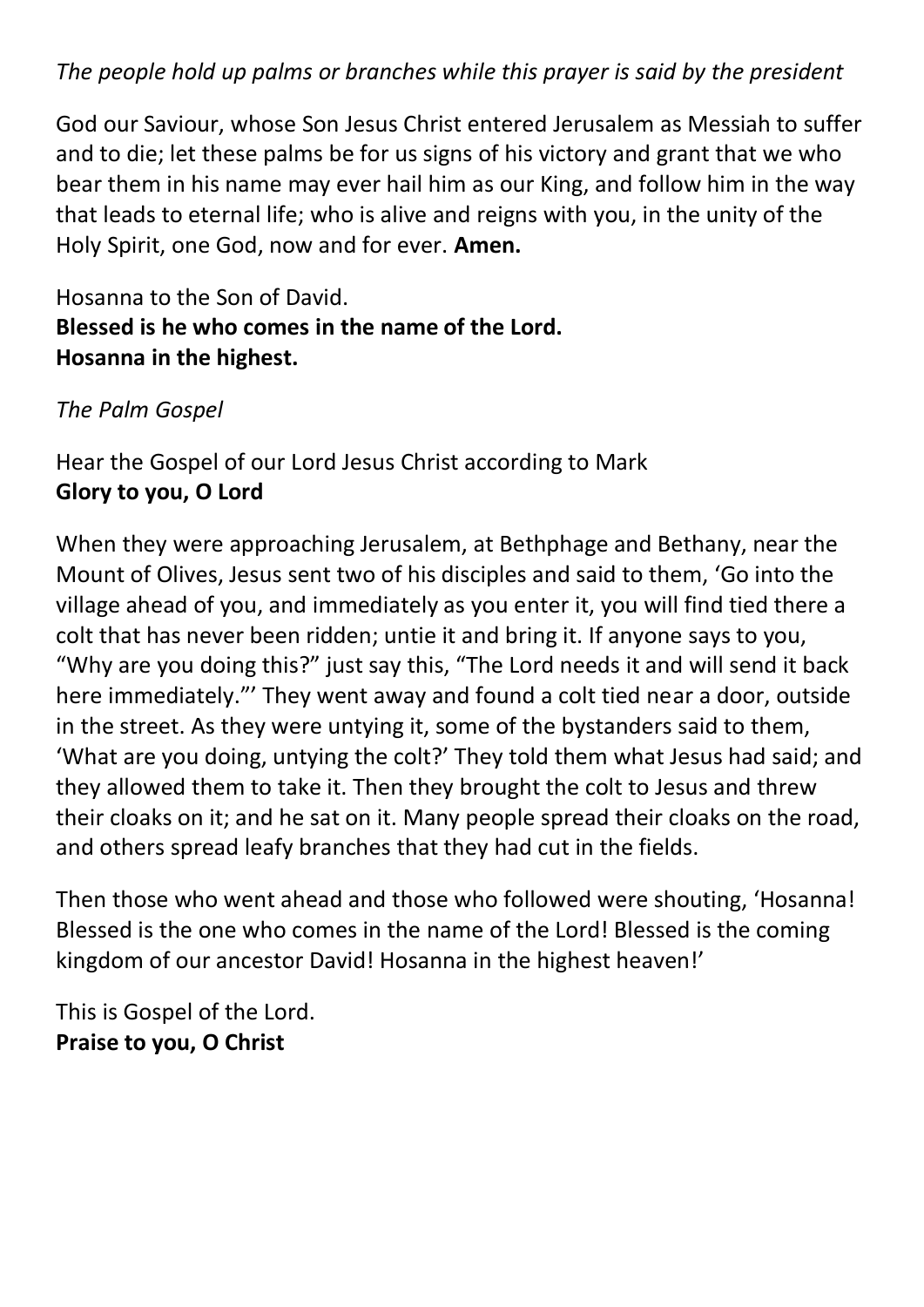#### *A prayer of confession*

**We are sorry, Lord Jesus, for the moments when our hosannas are loud but lacking in love, when we chase the lure of worldly power, but miss the signs of heavenly glory when we choose popularity over integrity, when we would silence those who speak the truth and are silent when we could speak out. Forgive us, and inspire our steps as we follow you to the Cross… and beyond. Amen.**

#### *Assurance of forgiveness*

God of all that is, your power is both mighty and vulnerable, and you both judge and forgive. Your son is both King and servant, and he both teaches and serves. You hear our words and you understand our silence and you both accept and inspire. Loving God, thank you for this day, for this journey, and for your Son who draws us closer to you. **Amen.**

#### *The Collect*

Almighty and everlasting God, who in your tender love towards mankind sent your Son our Saviour Jesus Christ to take upon him our flesh and to suffer death upon the cross: grant that we may follow the example of his patience and humility, and also be made partakers of his resurrection; through Jesus Christ your Son our Lord, who is alive and reigns with you and the Holy Spirit, one God, now and for ever. **Amen.**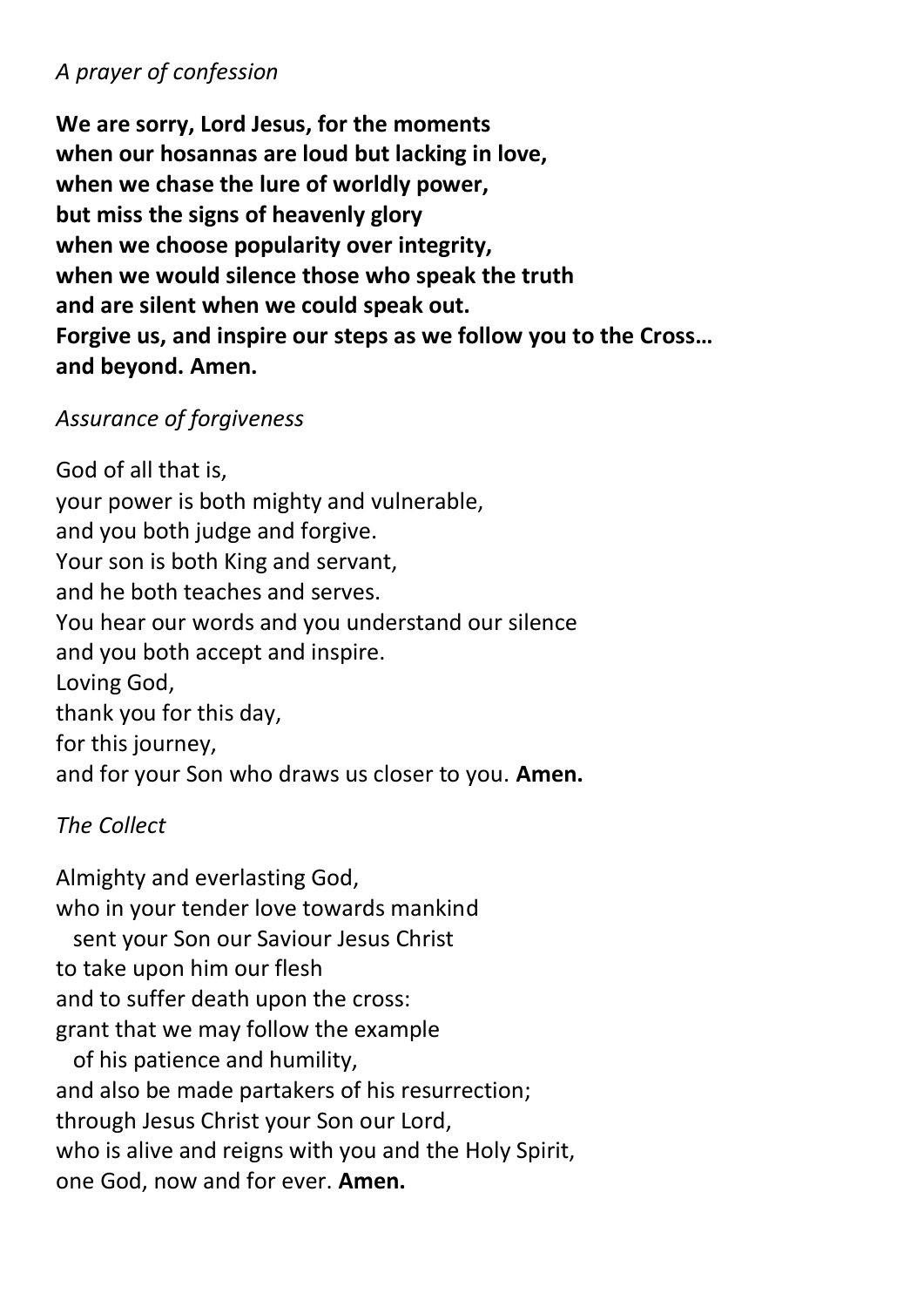*The Liturgy of the Word* 

This is the word of the Lord. **Thanks be to God.** 

*Hymn*

Hear the Gospel of our Lord Jesus Christ according to *N* **Glory to you, O Lord.** 

At the end This is the Gospel of the Lord. **Praise to you, O Christ.** 

*Sermon*

*Prayers of Intercession*

# *Merciful Father, accept these prayers for the sake of your Son, our Saviour, Jesus Christ. Amen*

*The Liturgy of the Sacrament* 

#### *The Peace*

Once we were far off, but now in union with Christ Jesus we have been brought near through the shedding of Christ's blood, for he is our peace.

The peace of the Lord be always with you **and also with you.**  Let us offer one another a sign of peace.

*Hymn*

*Eucharistic Prayer*

The Lord be with you **and also with you.**  Lift up your hearts. **We lift them to the Lord.**  Let us give thanks to the Lord our God. **It is right to give thanks and praise.**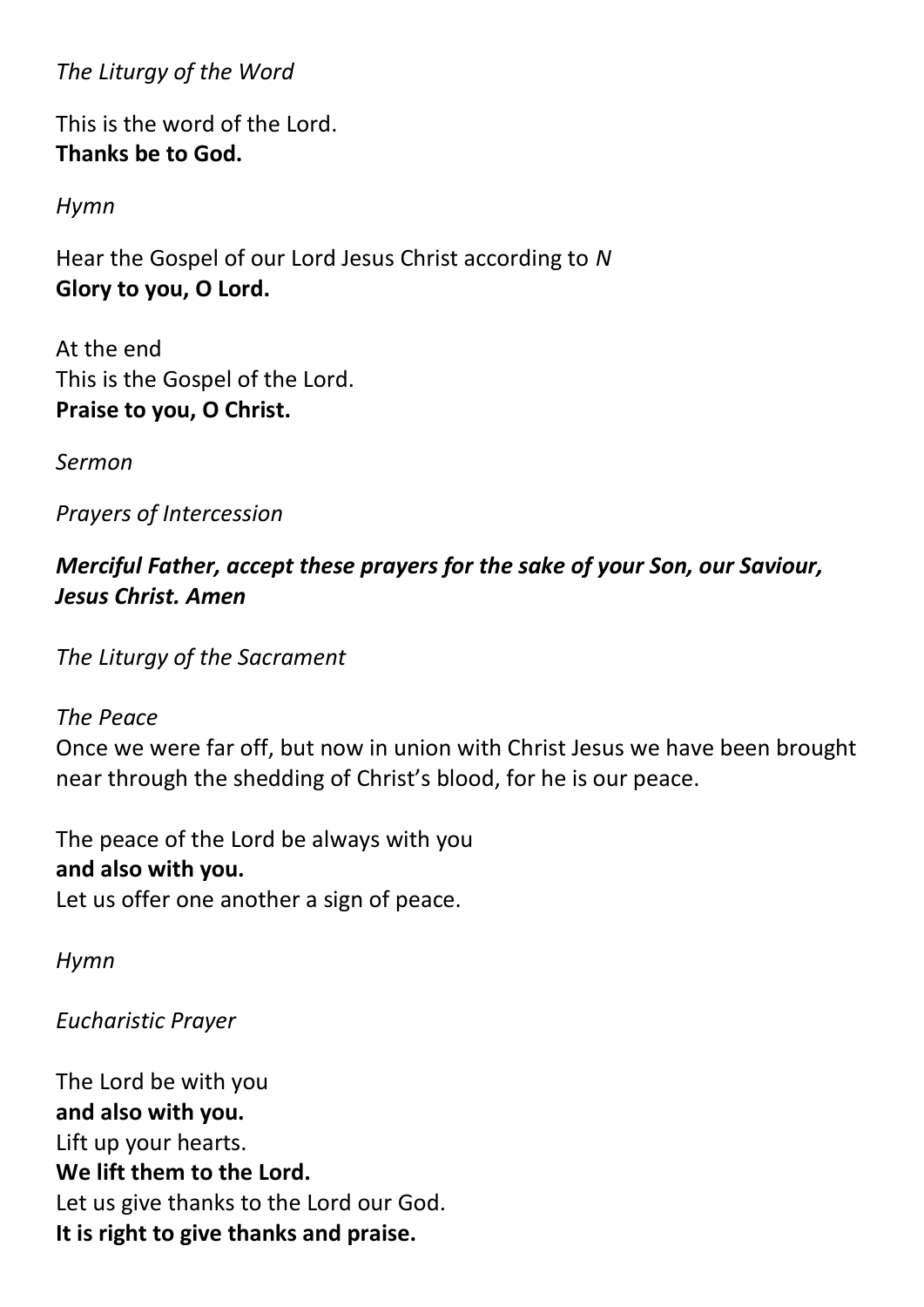It is indeed right and just, our duty and our salvation, always and everywhere to give you thanks, holy Father, almighty and eternal God, through Jesus Christ our Lord. For as the time of his passion and resurrection draws near the whole world is called to acknowledge his hidden majesty. The power of the life-giving cross reveals the judgement that has come upon the world and the triumph of Christ crucified. He is the victim who dies no more, the Lamb once slain, who lives for ever, our advocate in heaven to plead our cause, exalting us there to join with angels and archangels, for ever praising you and saying: **Holy, holy, holy Lord, God of power and might, heaven and earth are full of your glory. Hosanna in the highest. Blessed is he who comes in the name of the Lord. Hosanna in the highest.** 

Lord, you are holy indeed, the source of all holiness; grant that by the power of your Holy Spirit, and according to your holy will, these gifts of bread and wine may be to us the body and blood of our Lord Jesus Christ; who, in the same night that he was betrayed, took bread and gave you thanks; he broke it and gave it to his disciples, saying: Take, eat; this is my body which is given for you; do this in remembrance of me. In the same way, after supper he took the cup and gave you thanks; he gave it to them, saying: Drink this, all of you; this is my blood of the new covenant, which is shed for you and for many for the forgiveness of sins. Do this, as often as you drink it, in remembrance of me.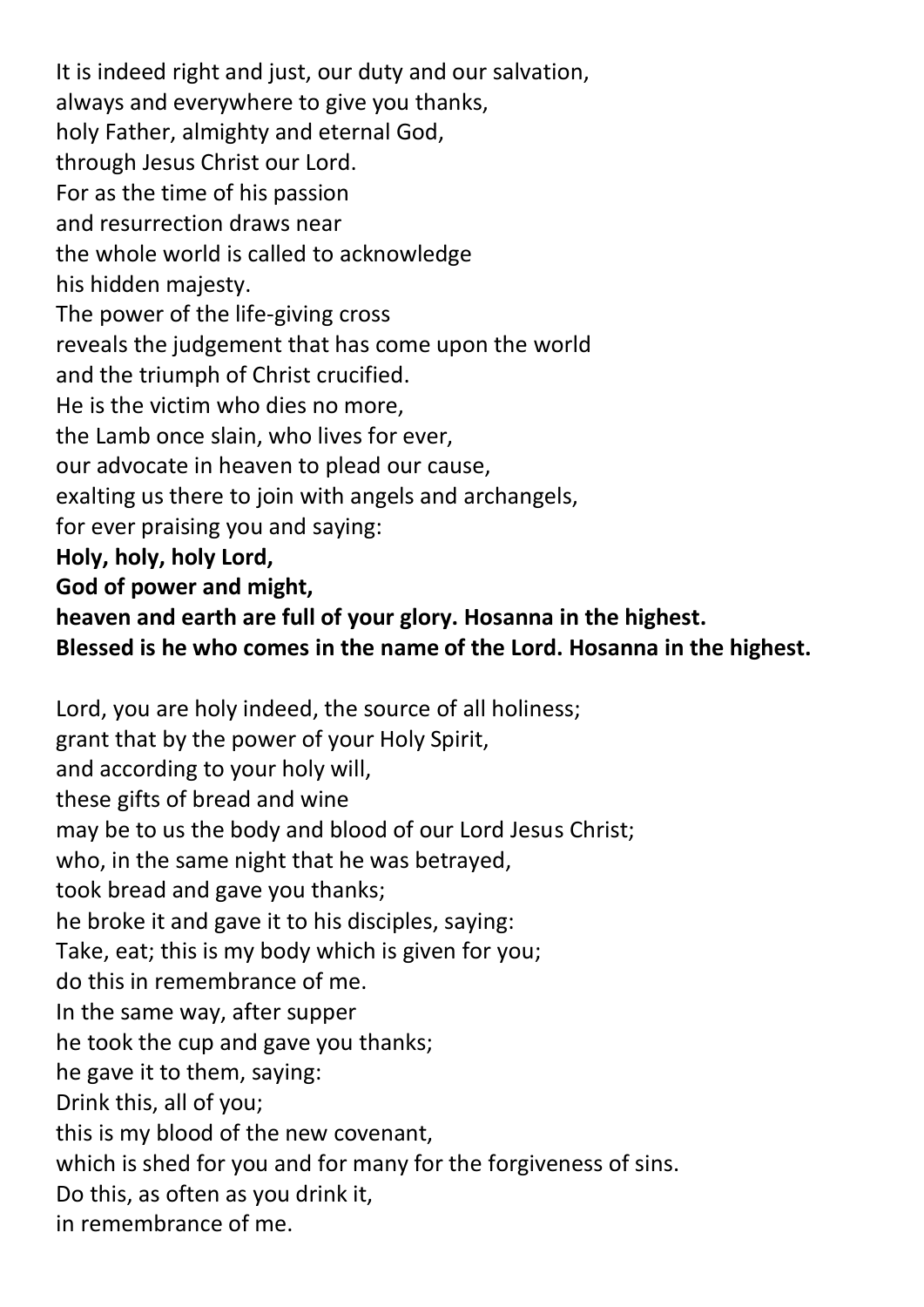# Jesus Christ is Lord: **Lord, by your cross and resurrection you have set us free. You are the Saviour of the world.**

And so, Father, calling to mind his death on the cross, his perfect sacrifice made once for the sins of the whole world; rejoicing in his mighty resurrection and glorious ascension, and looking for his coming in glory, we celebrate this memorial of our redemption. As we offer you this our sacrifice of praise and thanksgiving, we bring before you this bread and this cup and we thank you for counting us worthy to stand in your presence and serve you. Send the Holy Spirit on your people and gather into one in your kingdom all who share this one bread and one cup, so that we, in the company of [N and] all the saints, may praise and glorify you for ever, through Jesus Christ our Lord; by whom, and with whom, and in whom, in the unity of the Holy Spirit, all honour and glory be yours, almighty Father, for ever and ever. **Amen.**

*The Lord's Prayer*  Let us pray with confidence as our Saviour has taught us **Our Father in heaven, hallowed be your name, your kingdom come, your will be done, on earth as in heaven. Give us today our daily bread. Forgive us our sins as we forgive those who sin against us. Lead us not into temptation but deliver us from evil. For the kingdom, the power, and the glory are yours now and for ever. Amen.**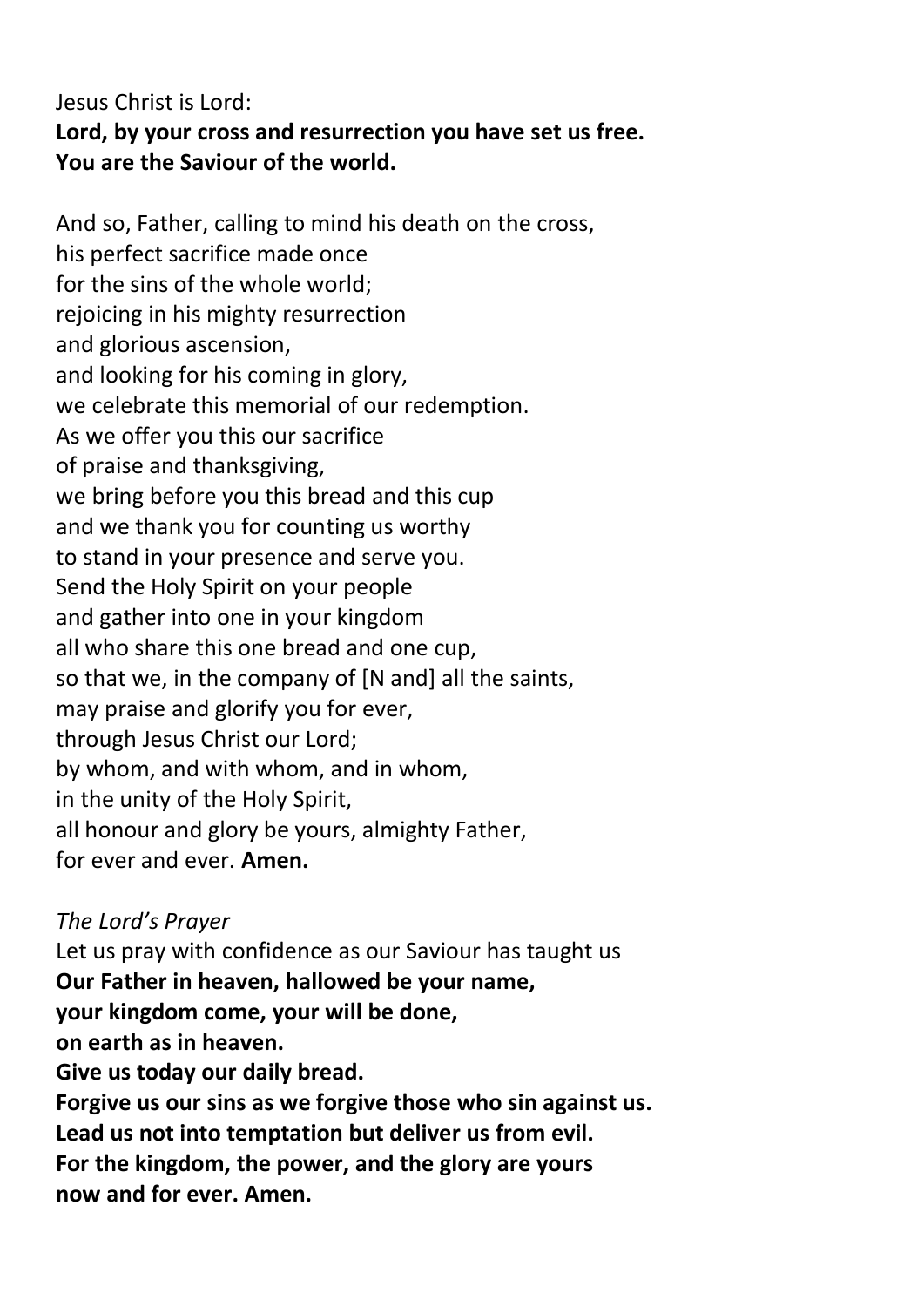We break this bread to share in the body of Christ **Though we are many, we are one body, because we all share in one bread.**

# **Jesus, Lamb of God: have mercy on us. Jesus, bearer of our sins: have mercy on us. Jesus, redeemer of the world: give us your peace.**

Draw near with faith. Receive the body of our Lord Jesus Christ which he gave for you, and his blood which he said for you. Eat and drink in remembrance that he died for you, and feed on him in your hearts by faith with thanksgiving.

#### *Communion is shared*

Almighty God, whose most dear Son went not up to joy but first he suffered pain, and entered not into glory before he was crucified: mercifully grant that we, walking in the way of the cross, may find it none other than the way of life and peace; through Jesus Christ our Lord. **Amen.**

**Almighty God, we thank you for feeding us with the body and blood of your Son Jesus Christ. Through him we offer you our souls and bodies to be living sacrifice. Send us out in the power of your Spirit to live and work to your praise and glory. Amen.**

*Notices* 

Hymn